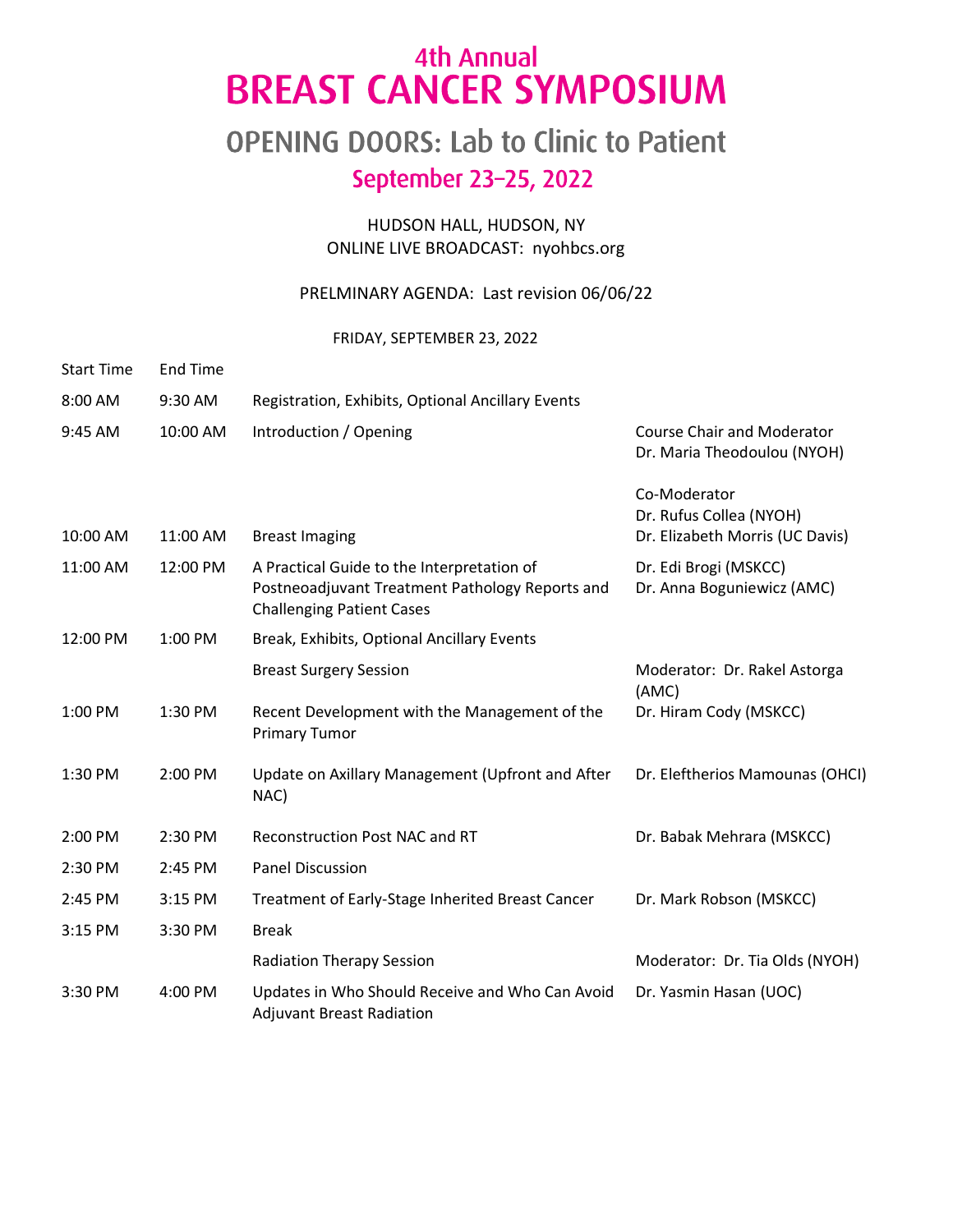# 4th Annual<br>BREAST CANCER SYMPOSIUM

## **OPENING DOORS: Lab to Clinic to Patient** September 23-25, 2022

| 4:00 PM  | 4:30 PM  | <b>Breast Radiation Update:</b><br>Short Course RT: Benefits of Downsides and DCIS:<br>Does everyone need RT after conservation surgery? | Dr. Beryl McCormick (MSKCC)   |
|----------|----------|------------------------------------------------------------------------------------------------------------------------------------------|-------------------------------|
| 4:30 PM  | 4:45 PM  | <b>Panel Discussion</b>                                                                                                                  |                               |
| 4:45 PM  | 4:50 PM  | Day 1 - Closing                                                                                                                          | Dr. Maria Theodoulou (NYOH)   |
| 5:00 PM  | 7:00 PM  | <b>Optional Ancillary Events</b>                                                                                                         |                               |
|          |          | SATURDAY, SEPTEMBER 24, 2022                                                                                                             |                               |
| 8:00 AM  | 9:30 AM  | Registration, Exhibits, Optional Ancillary Events                                                                                        |                               |
| 9:45 AM  | 9:50 AM  | INTRODUCTION/HIGHLIGHTS FROM FRIDAY                                                                                                      | Dr. Maria Theodoulou (NYOH)   |
| 9:50 AM  | 10:20 AM | Molecular Profiling for Metastatic Breast Cancer<br>Management: Who, What, When, and Why                                                 | Dr. Andrew Seidman (MSKCC)    |
| 10:20 AM | 10:50 AM | Optimizing Lifestyle to Improve Cancer Outcomes                                                                                          | Dr. Neil Iyengar (MSKCC)      |
| 10:50 AM | 11:20 AM | Antibody Drug Conjugates for Breast Cancer                                                                                               | Dr. Shanu Modi (MSKCC)        |
| 11:20 AM | 11:30 AM | Q&A                                                                                                                                      |                               |
| 11:30 AM | 12:30 PM | Break, Exhibits, Optional Ancillary Events                                                                                               |                               |
| 12:30 PM | 1:00 PM  | Leveraging the Lessons of COVID19                                                                                                        | Dr. Reshma Mahtani (MCI)      |
| 1:00 PM  | 1:30 PM  | Early Stage Triple Negative Breast Cancer                                                                                                | Dr. Kevin Kalinsky (EMORY)    |
| 1:30 PM  | 2:00 PM  | Updates in the Management of Advanced TNBC                                                                                               | Dr. Tiffany Traina (MSKCC)    |
| 2:00 PM  | 2:30 PM  | <b>Current and Future Directions</b>                                                                                                     | Dr. Heather McArthur (UT SMC) |
| 2:30 PM  | 2:45 PM  | <b>Break</b>                                                                                                                             |                               |
| 2:45 PM  | 3:15 PM  | New and Emerging Systemic Treatment Options for<br>Breast Cancer Brain Metastases: Beyond Surgery<br>and Radiotherapy                    | Dr. Andrew Seidman (MSKCC)    |
| 3:15 PM  | 3:30 PM  | Panel Discussion                                                                                                                         |                               |
| 3:30 PM  | 4:00 PM  | Advances in the Treatment of ER+ Early Stage Breast<br>Cancer                                                                            | Dr. Claudine Isaacs (GU)      |
| 4:00 PM  | 4:30 PM  | Updates in the Management of Advanced Hormone<br>Positive, HER2 Negative Breast Cancer                                                   | Dr. Anne O'Dea (KU)           |
| 4:30 PM  | 4:35 PM  | Day 2 - Closing                                                                                                                          | Dr. Maria Theodoulou (NYOH)   |